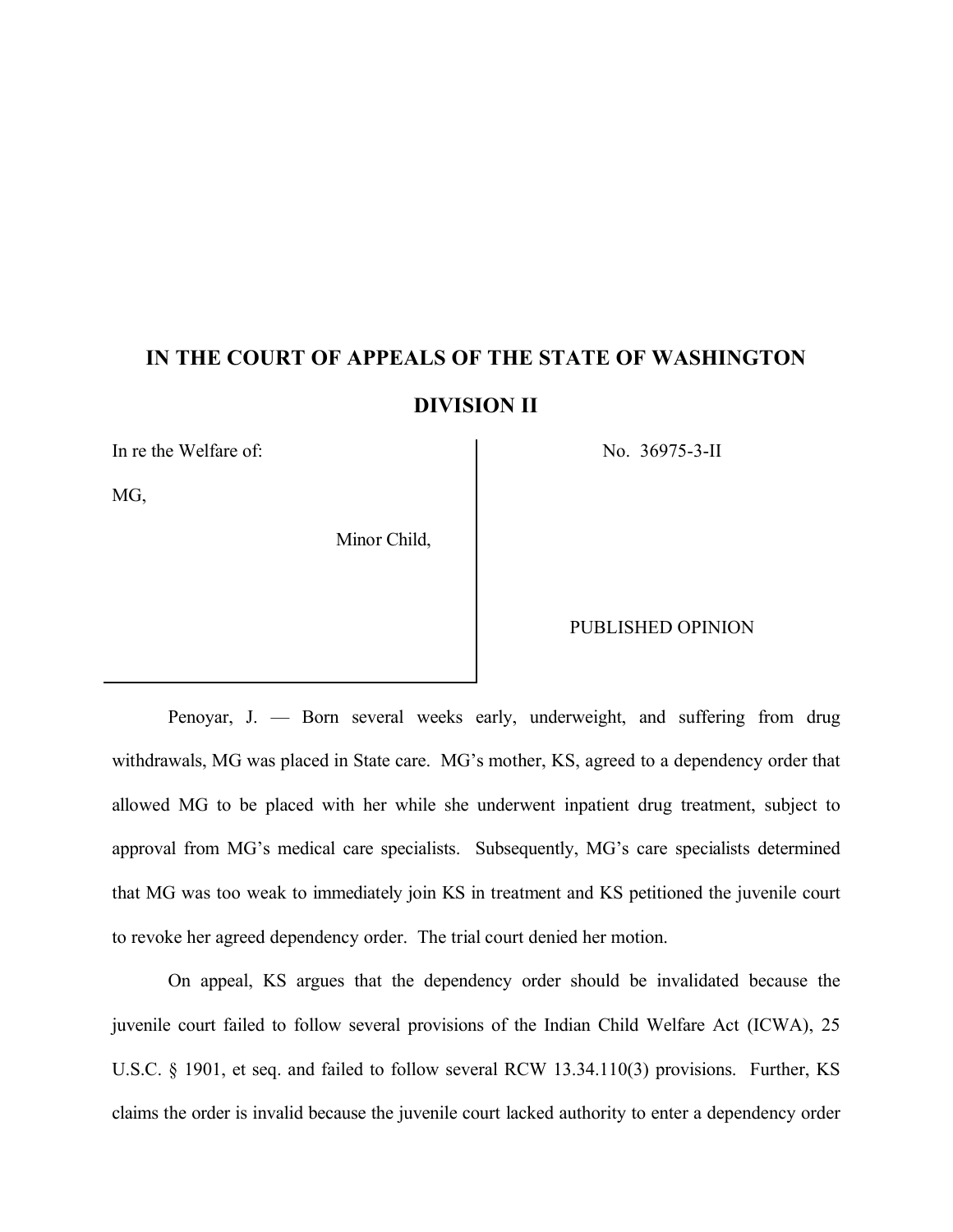as to only one parent. Lastly, KS argues that the juvenile court abused its discretion in denying her motion to revoke the agreed order. None of KS's claims has merit and we affirm.

#### FACTS

On September 10, 2007, an Olympic Medical Center (OMC) employee referred MG to the Washington State Division of Children and Family Services (DCFS). MG, an Indian child, born premature 2 days earlier, weighed 4 pounds and was "definitely withdrawing from [some drug]. . . ." Clerk's Papers (CP) at 33. MG's pediatrician believed MG was suffering withdrawal from opiates and placed her on morphine and antibiotics to treat the symptoms.

MG's mother, KS (a member of the Lower Elwah Tribe), admitted in an interview with a DCFS intake worker on September 11, 2007, that she had, in the past, abused methamphetamines, cocaine, opiates, and alcohol.<sup>1</sup> During the interview, KS denied using any illegal drug during her pregnancy but during an interaction with an OMC practitioner immediately following MG's birth, KS reported that she last abused drugs four months earlier. To explain how drugs may have entered her system during pregnancy, KS admitted that she may have "accidentally ingested a street-purchased cocktail drug" and that, around August 8, 2007, a female friend may have spiked her milk with Oxycodone. CP at 33. When the DCFS worker

<sup>&</sup>lt;sup>1</sup> As detailed in the dependency petition, KS's past drug use is extensive. KS has been in and out of several rehabilitation facilities without successfully completing any of them.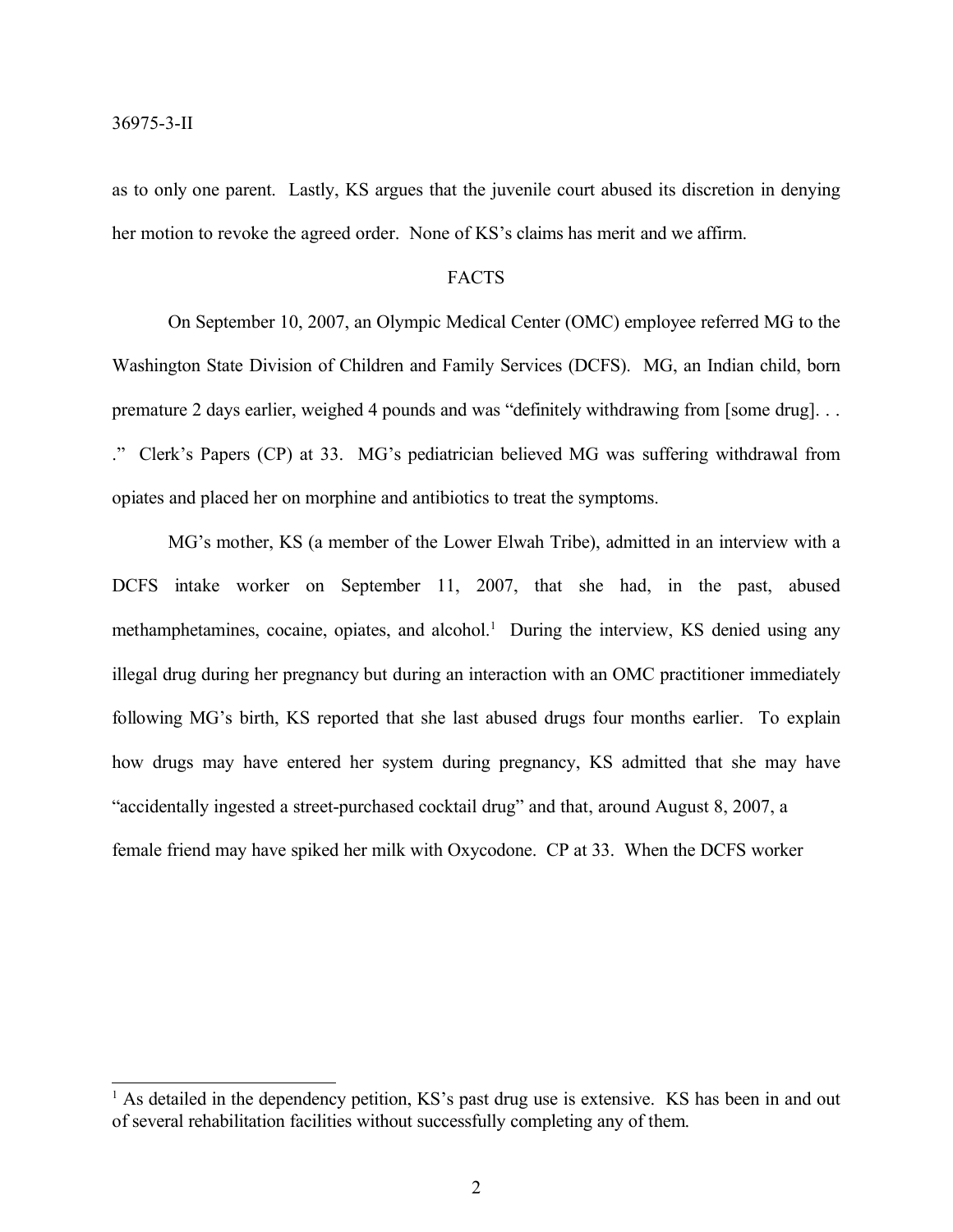showed KS the OMC papers documenting her attempt to obtain Oxycodone from that facility on May 14, 2007, KS adamantly denied that she had done so.<sup>2</sup>

The State prepared a dependency petition on September 13, 2007. The State subsequently obtained an order placing MG in DCFS custody. Because she required serious medical monitoring, DCFS placed MG in Pediatric Interim Care Center for continued treatment. On September 18, in accordance with 25 U.S.C. § 1912, a certification of an Indian expert was filed with the court, supporting out-of- home placement.

On October 11, KS signed an agreed dependency order, thus forgoing a fact finding hearing. In return, the DCFS agreed that MG could stay with KS at Perinatal Treatment Services (Perinatal) while KS underwent treatment for drug addiction. This plan depended on MG's health care provider's approval and Perinatal's willingness to follow MG's health care provider's recommendations.

MG's health care provider, Pediatric Interim Care Center, did not approve the move due to MG's weakened immune system and, at the October 25 disposition hearing, KS moved to withdraw her consent to the agreed order of dependency and sought a fact finding hearing. KS argued that she only agreed to the order on the condition that MG be able to join her in treatment. Further, KS argued that a social worker improperly selected the "yes" boxes on a screening test, without her consent, thereby causing the drug evaluation center to conclude that she was an

<sup>2</sup> DCFS subsequently learned of four other occasions when KS requested Oxycodone from OMC emergency room personnel: December 17, 2006, December 26, 2006, February 26, 2007, and May 20, 2007. Most of these visits occurred after KS became pregnant. Each time, KS was given Oxycodone or a prescription for a similar pain reliever. During at least one visit, on May 14, 2007, OMC records "clearly indicate" that KS did not tell the physician that she was pregnant. CP at 33.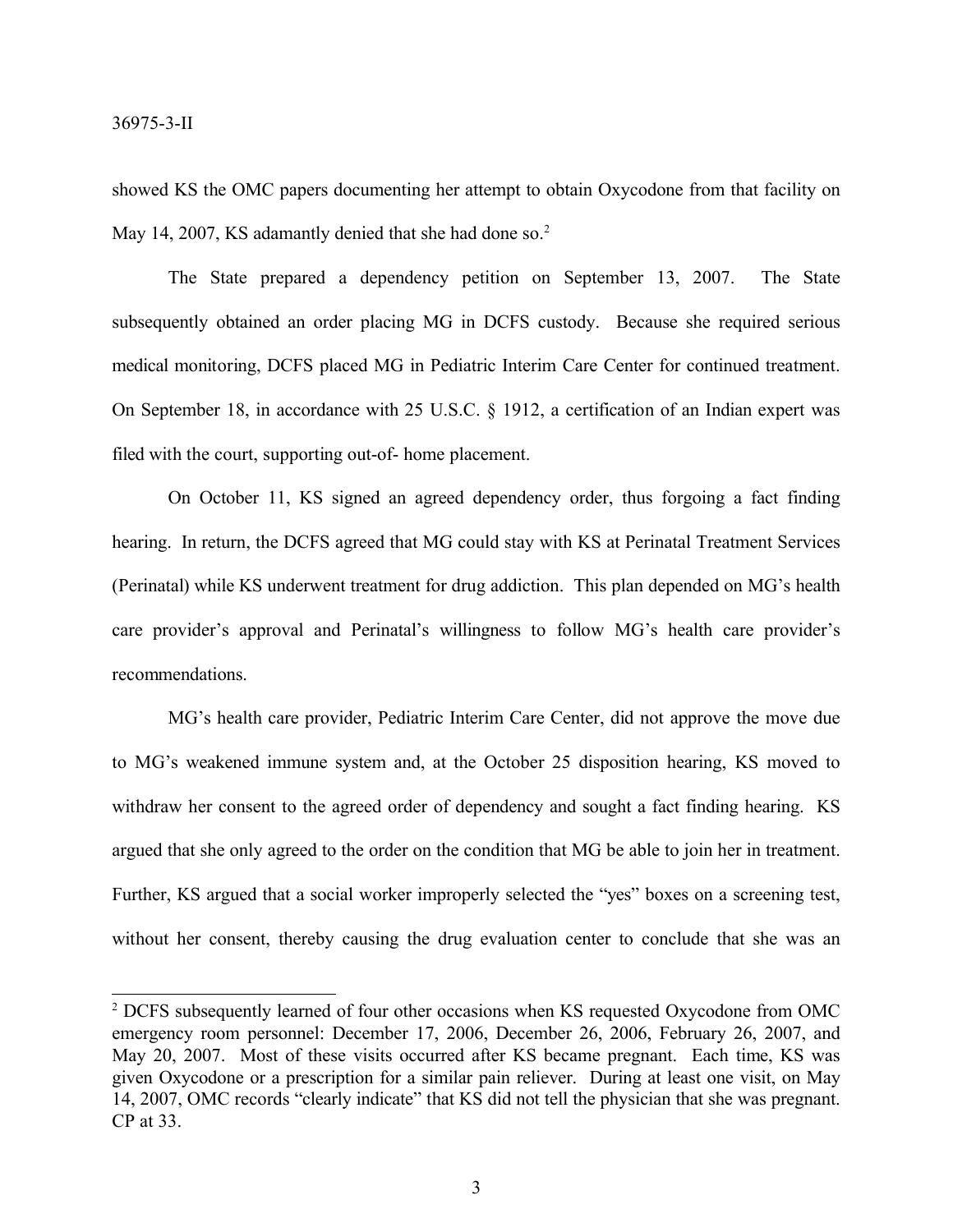addict. Report of Proceedings (RP) (Oct. 25, 2007) at 8-9. The juvenile court denied her motion to withdraw consent; KG now appeals.<sup>3</sup>

#### ANALYSIS

#### I. Background on the ICWA

Recognizing that "there is no resource more vital to the continued existence and integrity of Indian tribes than their children" and "that an alarmingly high percentage of Indian families are broken up by the removal, often unwarranted, of their children," Congress enacted the ICWA establishing "minimum Federal Standards for the removal of Indian children." 25 U.S.C. § 1901- 1902. The ICWA applies whenever an "Indian child" is the subject of a "child custody proceeding." <sup>4</sup> 25 U.S.C. § 1903(1) and (4).

Different requirements apply for the voluntary placement as opposed to involuntary removal of an Indian child. Special care is taken to ensure that Indian parents voluntarily releasing their children to the care of others fully understand the terms of that release. 25 U.S.C. § 1913(a). Further, in a voluntary proceeding, if an Indian parent desires to withdraw his/her consent to placement, the child must be returned to his/her care. 25 U.S.C. § 1913(b).

Procedural and substantive requirements for an involuntary removal are found in 25 U.S.C. § 1912 of the ICWA. This section requires notification of the Tribe, appointment of counsel for the parents, an offer of remedial or rehabilitative services, and a showing that continued custody by the parents is likely to result in "serious emotional or physical damage to the

<sup>&</sup>lt;sup>3</sup> A commissioner of this court affirmed the juvenile court's order on June 13, 2008. We granted KS's subsequent motion to modify; hence, the current appeal.

<sup>&</sup>lt;sup>4</sup> All parties agree that the ICWA applies. There is no dispute that MG is an Indian child and that the dependency proceeding constituted a child custody proceeding.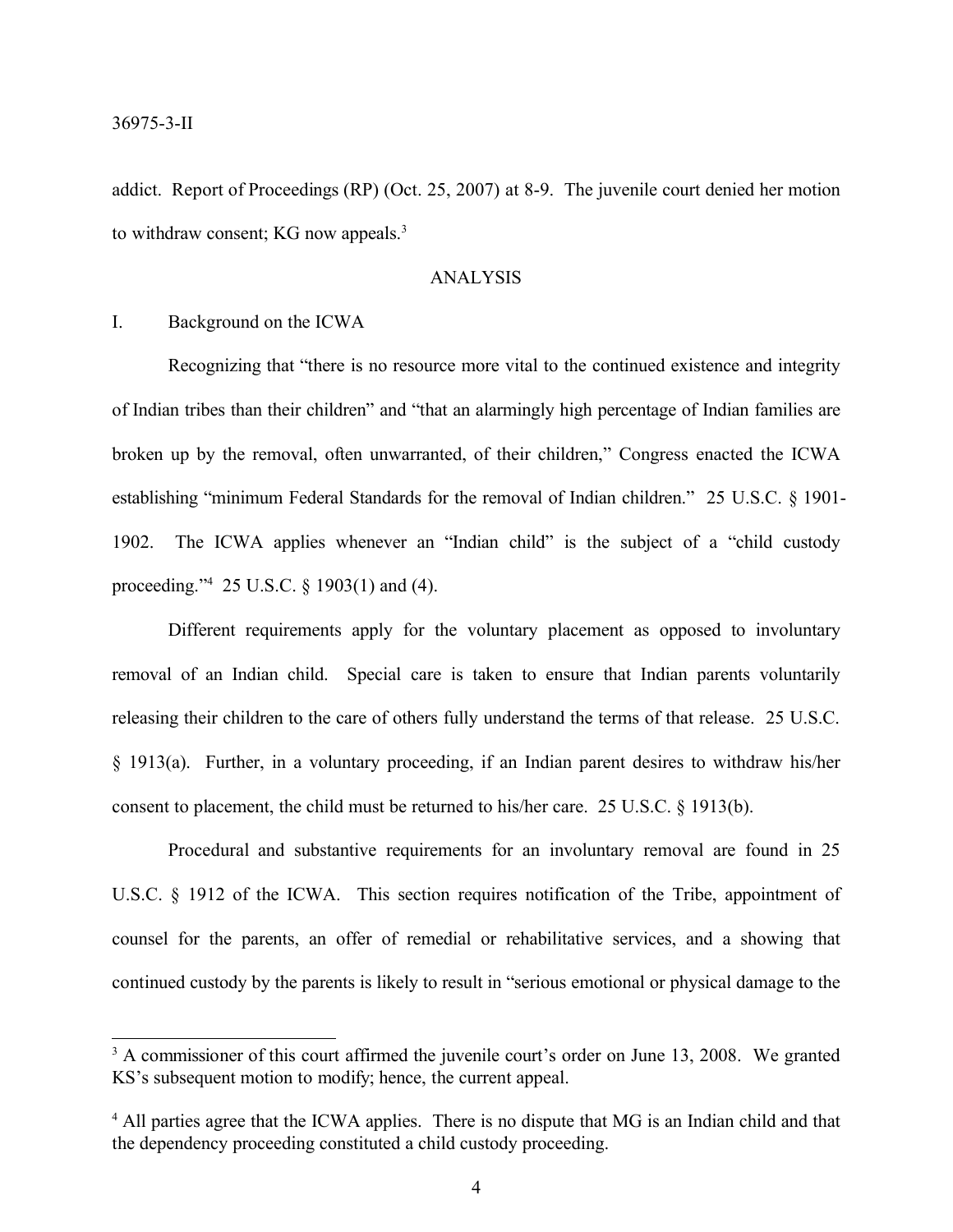child." 25 U.S.C. §1912(e).

II. 25 U.S.C. § 1913(a) and § 1912

KS argues that in entering the agreed order of dependency, the juvenile court violated 25

U.S.C § 1913(a) of the ICWA when it did not discuss the terms and consequences of consent

with her or complete the required certificate recording her understanding.

25 U.S.C. § 1913(a) provides in part:

Where any parent or Indian custodian voluntarily consents to a foster care placement, or to termination of parental rights, such consent shall not be valid unless executed in writing and recorded before a judge of a court of competent jurisdiction and accompanied by the presiding judge's certificate that the terms and consequences of the consent were fully explained in detail and were fully understood by the parent or Indian custodian.

The ICWA defines "foster care placement" as:

[A]ny action removing an Indian child from its parents or Indian custodian for temporary placement in a foster home or institution or the home of a guardian or conservator where the parent or Indian custodian cannot have the child returned upon demand, but where parental rights have not been terminated.

25 U.S.C. §1903(1)(i).

KS reasons that, because she consented to the dependency, and thus foster placement of

MG, the juvenile court should have followed 25 U.S.C. § 1913(a) guidelines. To prevail, KS must show that MG was placed in "foster care" and that the placement was "voluntary." MG's placement in foster care is undisputed. The initial foster care placement in this case however, was made without KS's consent based on factors other than her agreement. On appeal, KS characterizes the dependency as a "voluntary" act but, in fact, KS maintained throughout the proceedings in juvenile court that MG should be placed with her and not in foster care. Furthermore, KS formally objected to the foster care placement on the record.<sup>5</sup>

KG's later consent to the dependency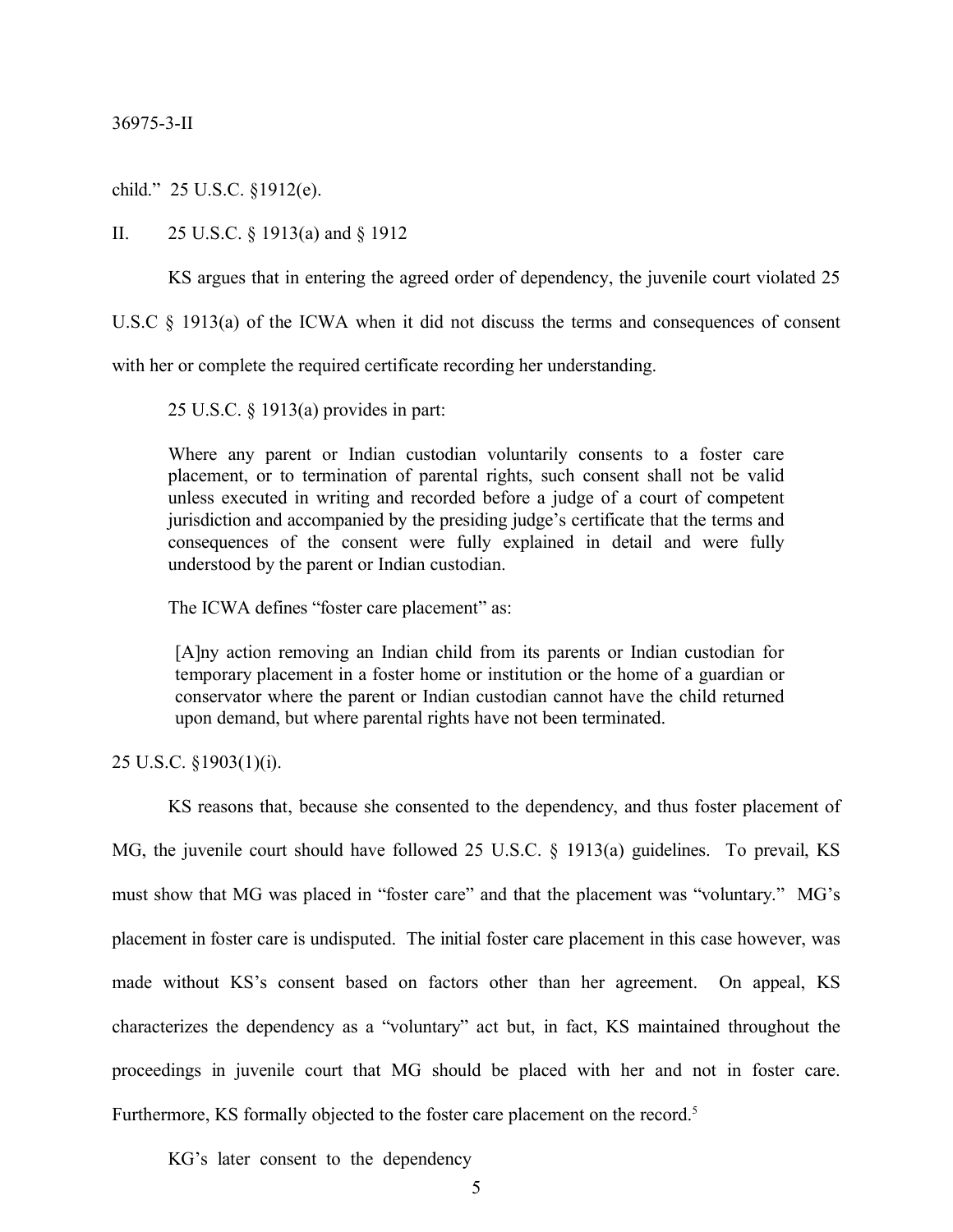did not change the initial involuntary placement to a voluntary one, within the meaning of 25 U.S.C. § 1913. Clearly, the intent of 25 U.S.C. § 1913 is to encourage parents to make appropriate placement of their children when they are not confident of their own ability to parent. These placements may arise in a number of contexts where the parents are without counsel. In these situations, 25 U.S.C. § 1913 informs parents that they may later withdraw their consent to placement unless a court has thoroughly explained their rights to them. This intent would not be furthered by applying it to involuntary placements where the parents are represented by counsel.

25 U.S.C § 1912 governs involuntary removal proceedings and the juvenile court properly applied this section, requiring notification to the Tribe, appointment of counsel for the parents, an offer of remedial or rehabilitative services, and a showing that continued custody by the parents is likely to result in "serious emotional or physical damage to the child." 25 U.S.C. § 1912(e).

The juvenile court was not required to discuss the terms and consequences of consenting to a dependency with KS. KS had appointed counsel to represent her interests. Counsel explains the court procedures and advises parents on the consequences of any action.

In this case, the juvenile court acted properly under the guidelines of 25 U.S.C. § 1912 and we deny KS's appeal on this ground.

III. Substantial Compliance With RCW 13.34.110(3)

KS also challenges the validity of the agreed dependency order under RCW 13.34.110(3)(b) and (c).

<sup>&</sup>lt;sup>5</sup> On the side of the dependency order, section 4.6, where it states that "[t]he child is placed in the custody, control, and care of DSHS/Supervising Agency which shall have the authority to place and maintain the child in: . . . Licensed care or relative care," there is a handwritten notation stating "objection noted on record." CP at 26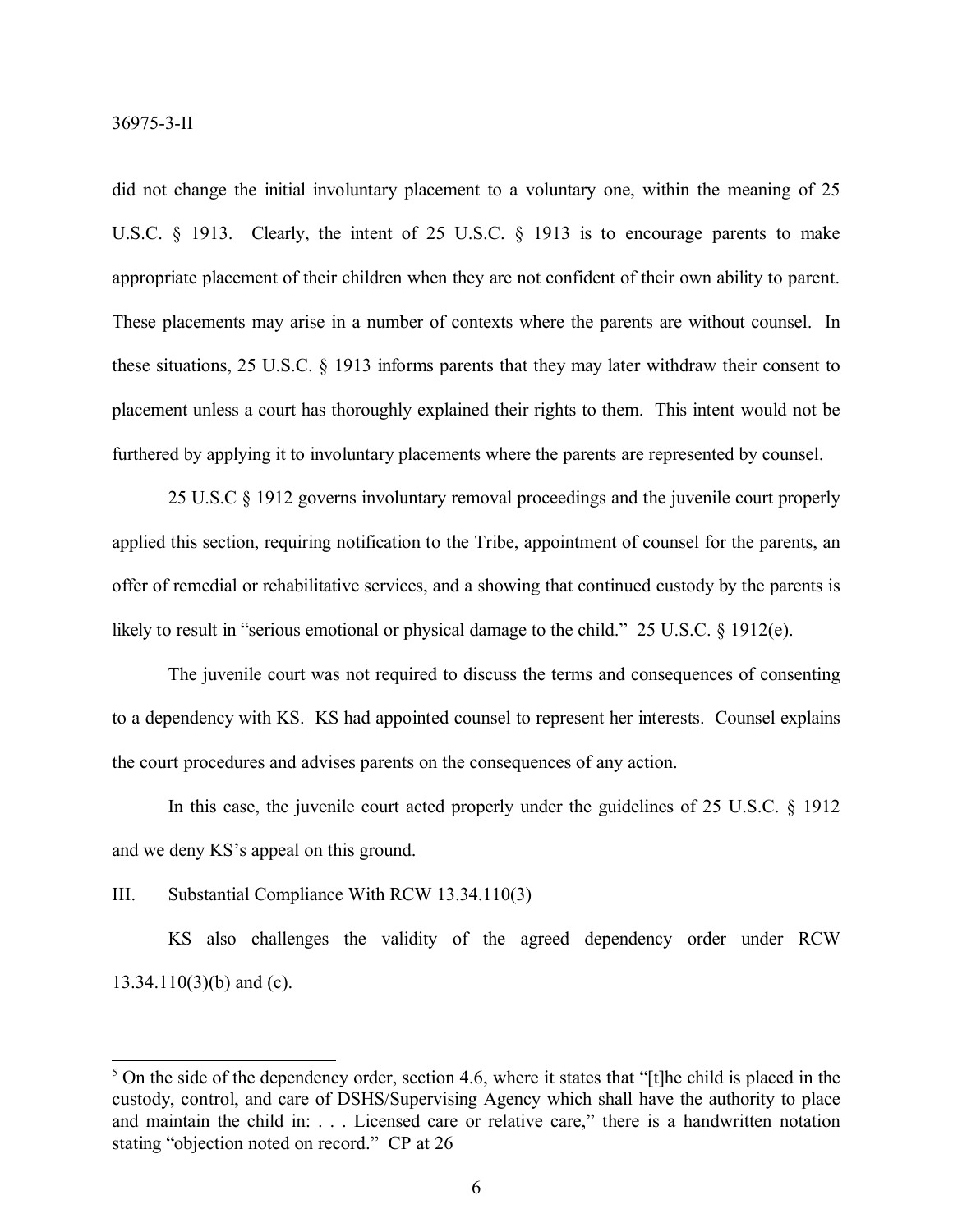#### A. RCW 13.34.110(3)(b)

KS argues that the agreed dependency order should be invalidated because the juvenile court did not first review a social study, as RCW 13.34.110(3)(b) requires. It is unclear in this case when the juvenile court reviewed the individual service and safety plan (ISSP) the State prepared. 6

The ISSPs main purpose is to identify the basis of the dependency proceedings and the services the parent needs. *In re Welfare of Ferguson*, 41 Wn. App. 1, 5, 701 P.2d 513 (1985). In this case, the dependency order detailed the reasons for the dependency and identified the services KS needed; namely, drug rehabilitation.<sup>7</sup> Where there is substantial compliance with RCW 13.34.110 and no resulting prejudice, the failure to prepare an ISSP does not invalidate the agreed order. *In re Dependency of J.L.T.*, 56 Wn. App. 682, 691, 785 P.2d 829 (1990). There is substantial discussion in the record about the reasons for the dependency and the disposition order provided for the services indicated in the ISSP. To prevail, KS must show that the absence of an ISSP prejudiced her in some way. She fails to do this.

KS claims that prejudice arose from the social worker's completion of a drug screening form where all of the "yes" boxes were checked without KS's authorization. KS argues that because all "yes" boxes were checked, the State "basically [told] Oak Creek Center to find her to

<sup>&</sup>lt;sup>6</sup> The juvenile court refers to the plan in its December 20, 2007 "Dependency Review Hearing Order," but not before. CP at 57. The ISSP is not included in materials on appeal but is improperly attached to the State's brief.

<sup>7</sup> The dependency order incorporated the dependency petition "by reference as Findings of Fact." CP at 24. The dependency petition detailed an extensive history of drug use by both parents. CP at 33-35.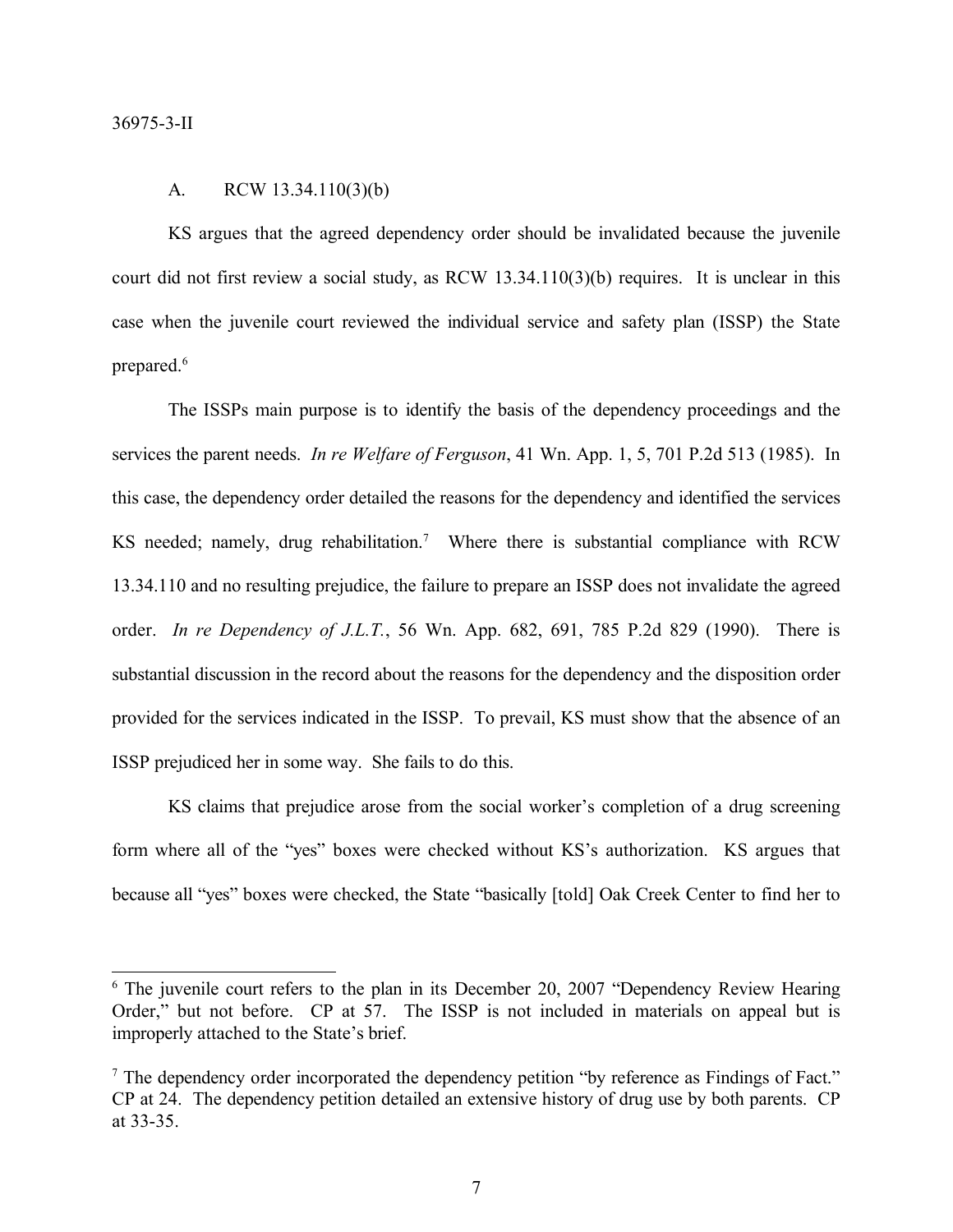be an addict." RP (Oct. 25, 2007) at 9. KS reasons that, had an ISSP been prepared and read by the juvenile court, the court would have made KS aware of this form and she never would have agreed to the dependency.

Contrary to her argument, there is no reason to suppose that the court's review of an ISSP would have brought the social worker's alleged actions to KS's attention.<sup>8</sup> In any case, the social worker testified that KS refused to participate in the screening procedure and so he filled out the form only for internal review. The form was "not sent to Oak Street because [KS] did not approve it." RP (Oct. 25, 2007) at 11. KS cannot show that Oak Street relied on the form to determine KS's drug dependency and, thus, she cannot show prejudice.

Because KS fails to demonstrate how any alleged violation of RCW 13.34.110(3)(b) prejudiced her, and because the juvenile court substantially complied with the statute, her claim fails and the agreed dependency is enforceable.

### B. RCW 13.34.110(3)(c)

KS argues that the agreed order should be invalidated because the juvenile court failed to follow RCW 13.34.110(3)(c) before entering the order. The State properly notes that because KS cannot show prejudice from this failure, her claim fails.

<sup>&</sup>lt;sup>8</sup> In any case, the court had before it ample evidence of KS's admitted past drug use. KS had access to all documents (including the Dependency Petition) and still agreed to the Dependency Order.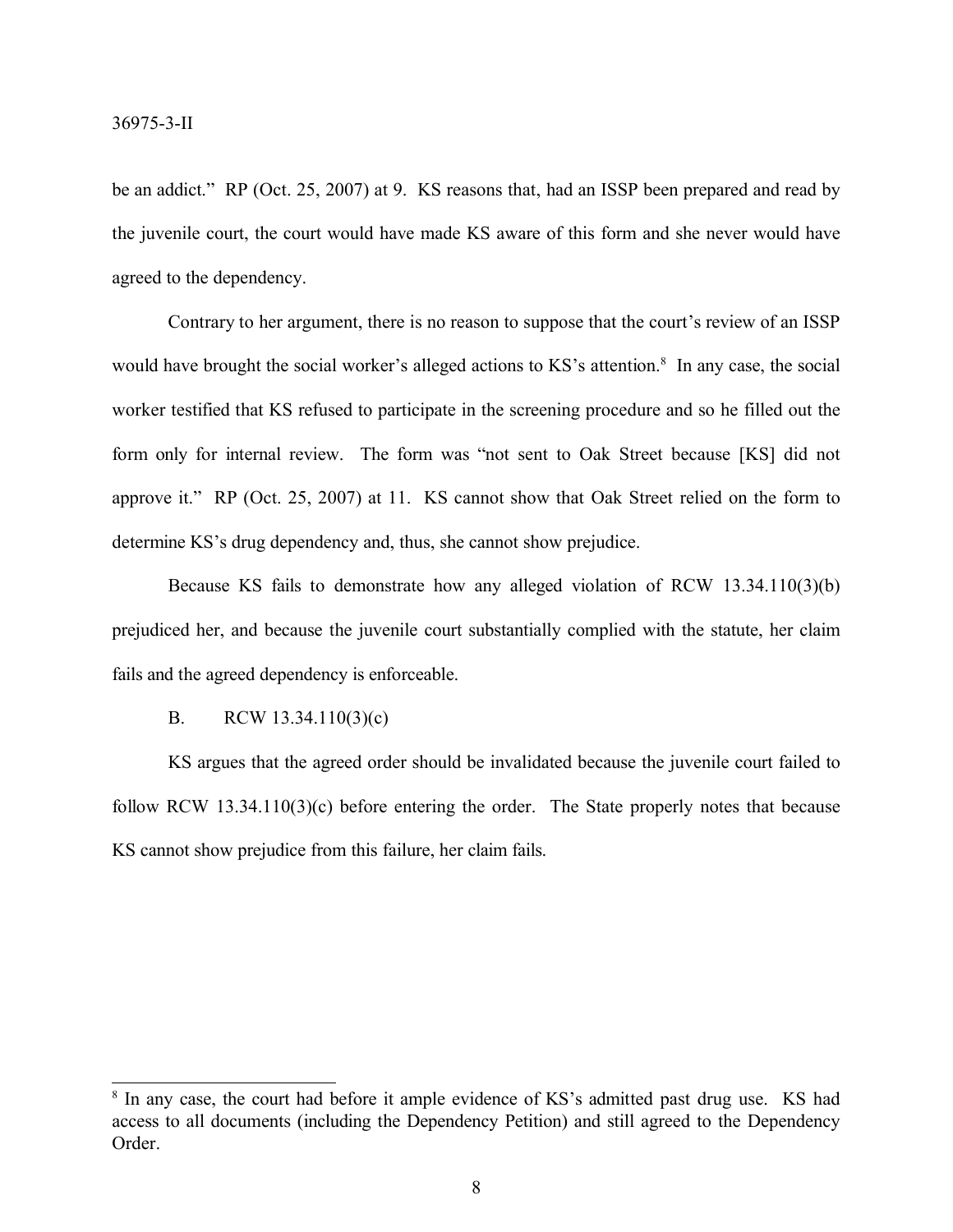RCW 13.34.110(3)(c) requires that, before entering a stipulated or agreed dependency order, the court must, "within available resources," make inquiry and establish on the record that the parent understands the consequences of signing such an order. KS makes no substantive argument on this point except to note that the day the agreed dependency order was signed and filed, the juvenile court did not enter into a colloquy with her regarding her understanding of the order. She argues without citation to authority that, because the court did not have this colloquy with her, the agreed order should be invalidated. Error without prejudice, however, is not grounds for reversal. *In re Ferguson*, 41 Wn. App. at 5; *See also Ford v. Chaplin*, 61 Wn. App. 896, 899, 812 P.2d 532 (1991) (The person claiming error must show that her case was materially prejudiced by any such error. Absent such proof, the error is harmless).

KS does not explain what prejudice she suffered, instead she argues that the court's failure to engage in colloquy is a "fatal" error that "requires that the order be set aside." Appellant's Br. at 9. KS had counsel, appeared before the juvenile court and, by our reading of the record, appeared to be aware and engaged in the dependency process. We will not set aside the agreed order without some showing of actual prejudice.

9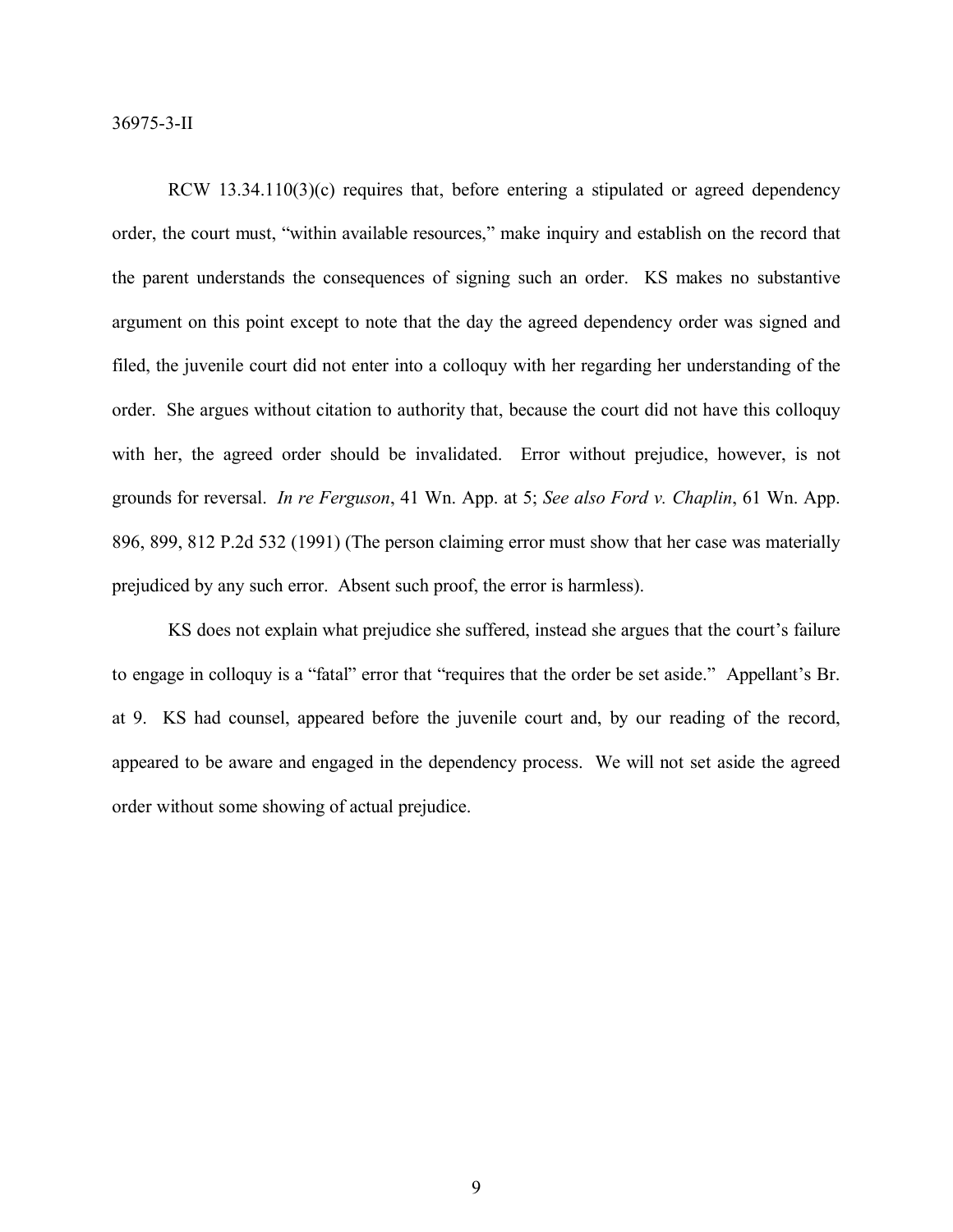#### V. Court Properly Denied CR 60 Motion

KS contends that the denial of her motion to withdraw her consent to the dependency order was an abuse of discretion by the juvenile court.<sup>9</sup> There was no such abuse of discretion in this case.

KS apparently brought the motion under CR  $60(b)(1)$ , (4), and (11).<sup>10</sup> We review a juvenile court's decision to deny a motion under CR 60(b) for an abuse of discretion. *In re Welfare of J.N.*, 123 Wn. App. 564, 570, 95 P.3d 414 (2004). A juvenile court abuses its discretion if its decision is manifestly unreasonable or based on untenable grounds. *See In re Marriage of Kovacs*, 121 Wn.2d 795, 801, 854 P.2d 629 (1993).

CR 60(b) authorizes a court to provide relief from an order on the basis of:

(1) Mistakes, inadvertence, surprise, excusable neglect or irregularity in obtaining a judgment or order;

(4) Fraud. . ., misrepresentation, or other misconduct of an adverse party;

9 In denying the motion, the juvenile court said:

. . . .

I think the law regarding stipulations made in open court is pretty clear, absent some coercion, absent some fraud, [] people are bound by their stipulations. And the stipulation in this case was that we were actually going to do a disposition order today and that certainly disposition at Perinatal is one of the things the Court could order. But there's nothing that's binding the Court at all in a disposition order as to whether or not those things would be ordered. The issue is whether or not [KS] stipulated that either she -- this is a C, that she was either unable or unwilling to care for the child at this point in time.

I don't see anything that changes my mind that [the agreed dependency order] should be honored. Your motion is denied.

RP (Oct. 25, 2007) at 17.

<sup>10</sup> The record KS provides does not include the written motion to withdraw.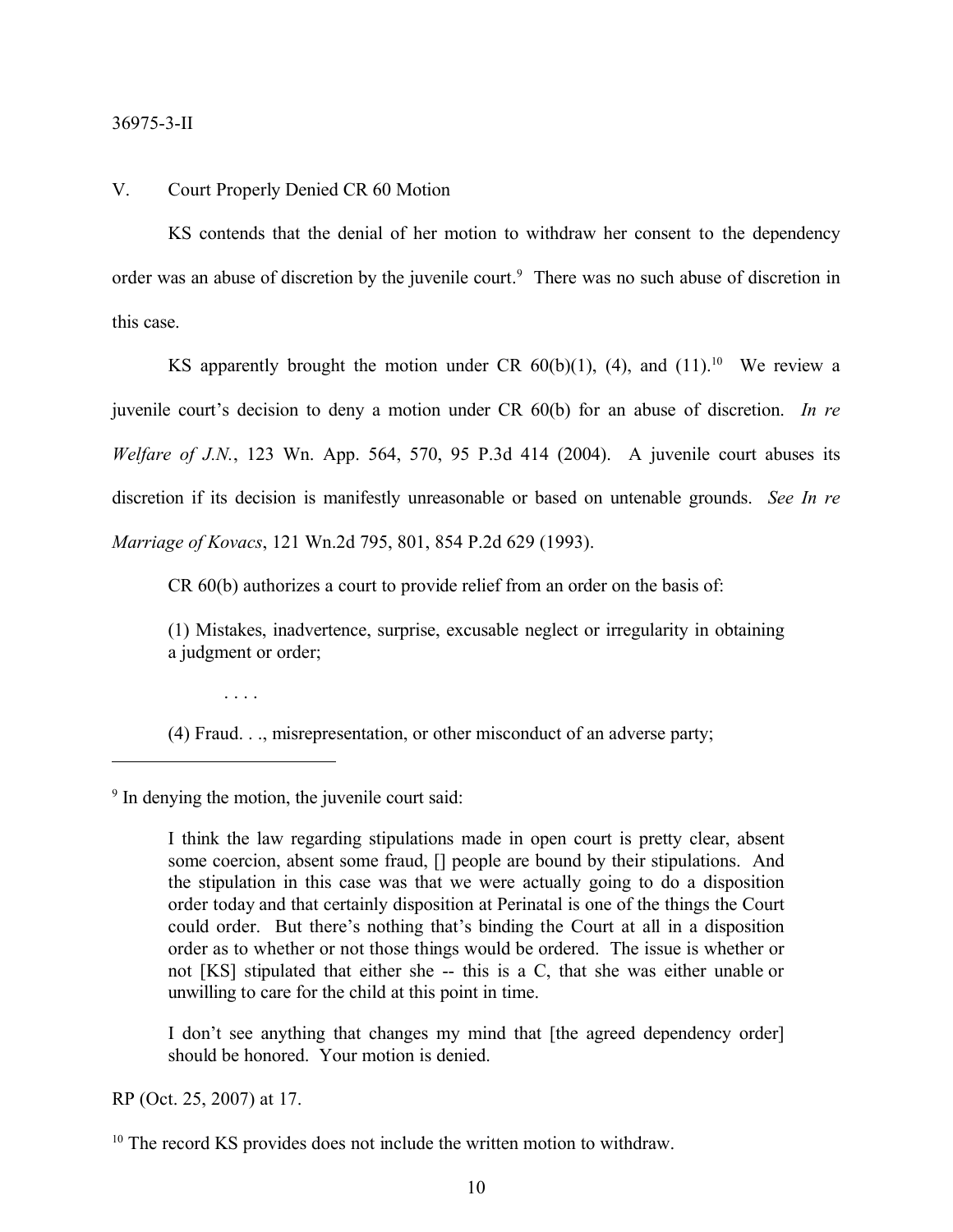$\ldots$  [or]

(11) Any other reason justifying relief from the operation of the judgment.

KS established none of these grounds. Before the juvenile court, KS argued that the agreed order should be vacated (and the court should proceed to fact finding) on the basis that the parties were "mistaken" about Perinatal's suitability for MG. The juvenile court properly pointed out that the parties made no mistake: the quality of the treatment facility was not the problem; rather, it was the inadequacy of MG's immune system that prevented her placement there.<sup>11</sup> The parties were aware of the possibility that Pediatric Interim Care Center would not approve MG's placement with her mother at a treatment facility.<sup>12</sup> KS's underestimation of this probability does not constitute a "mistake" and it is not grounds for withdrawal of her agreement. Further, as the juvenile court noted, regardless of the agreement between the parties, the agreed dependency order had no binding effect on the juvenile court's placement decision at disposition.

As to CR 60(b)(4), KS's lawyer stated on the record that she was not "intentionally misled" by the State before signing the agreed dependency order; thus, the juvenile court did not abuse its discretion in denying KS's revocation motion on this ground. RP (Oct. 25, 2007) at 15.

If the mother enters inpatient treatment, the baby may be placed with her if

<sup>&</sup>lt;sup>11</sup> The court noted, " $\ldots$  the child can be placed in a [treatment facility with KS] once the child is medically ready." RP (Oct. 25, 2007) at 16.

<sup>&</sup>lt;sup>12</sup> The October 11, 2007 Order of Dependency, which KS signed, stated:

<sup>1)</sup> The child's medical provider recommends it &

<sup>2)</sup> It is permitted by the inpatient treatment provider.

If the mother leaves treatment against recommendations, the baby shall be returned to relative or licensed care

CP at 26.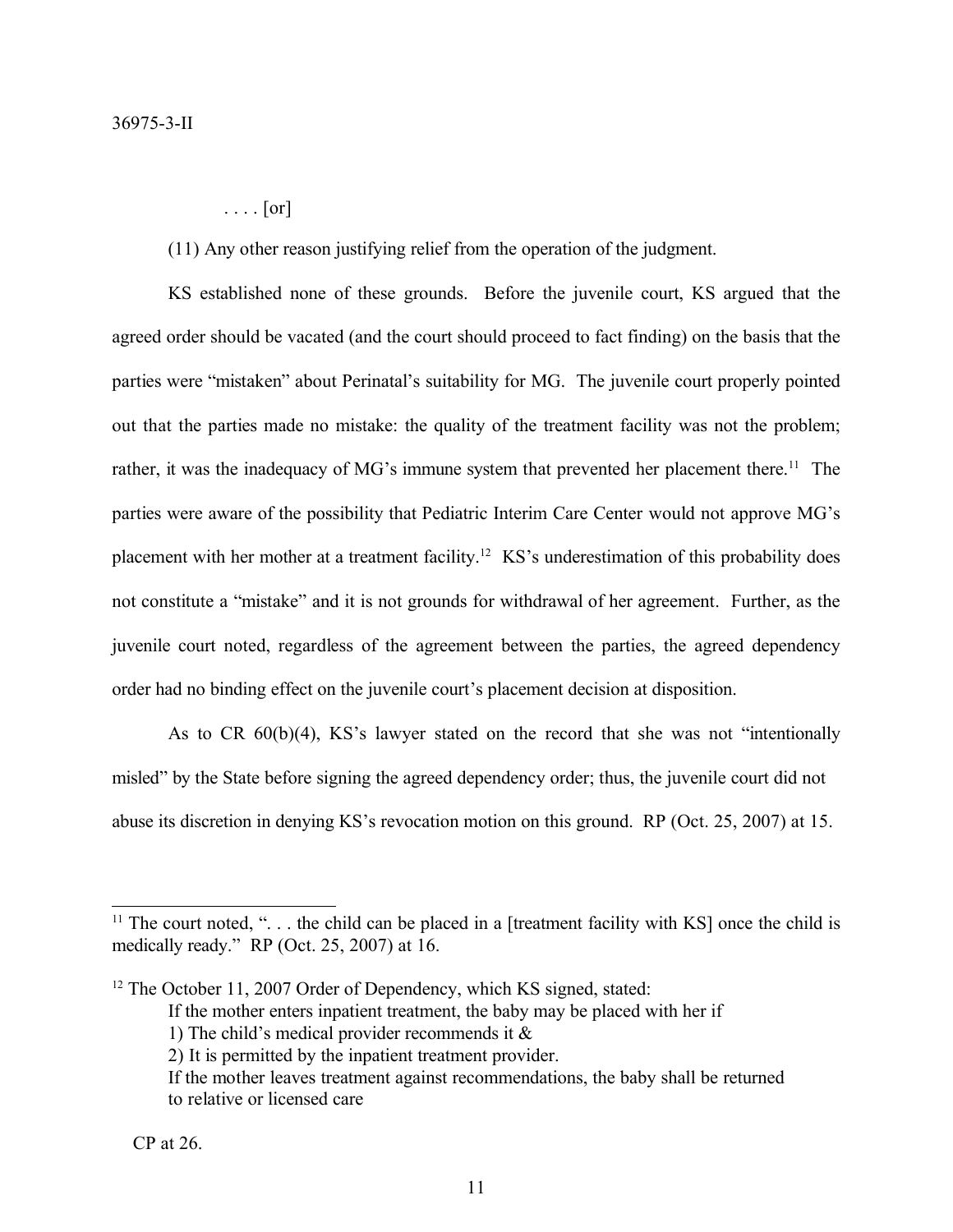Further, CR 60(b)(11) applies only to extraordinary circumstances not covered by any other section of the rule. *In re Marriage of Knutson*, 114 Wn. App. 866, 872, 60 P.3d 681 (2003). Since KS has identified no circumstances except those already discussed and rejected, the juvenile court did not abuse its discretion and her appeal on this ground fails.

VI. Juvenile Court Authority

Finally, KS argues that the juvenile court did not have authority to enter a dependency order "as to" the mother only. Under RCW 13.34.030(5), a dependent child is any child who:

(a) Has been abandoned;

(b) Is abused or neglected as defined in chapter 26.44 RCW by a person legally responsible for the care of the child; or

(c) Has no parent, guardian, or custodian capable of adequately caring for the child, such that the child is in circumstances which constitute a danger of substantial damage to the child's psychological or physical development.

KS's agreement to the dependency provided the court authority, whether or not there was ever to be a dependency as to the father. *See Smyth Worldwide Movers, Inc. v. Whitney*, 6 Wn. App. 176, 179, 491 P.2d 1356 (1971) (it is well settled that judgment may be entered by consent). The record also indicates that dependency as to the father was clearly contemplated. The dependency petition named both parents. The juvenile court considered orders pertaining to each parent, but it postponed a decision as to the father for two weeks because he had not had a chance to discuss the matter with his attorney. The court gave KS the option of postponing entry of the agreed order until the father's hearing. Her attorney suggested entering the order and striking the disposition clause. DG, the father, agreed to the dependency at the November 11,